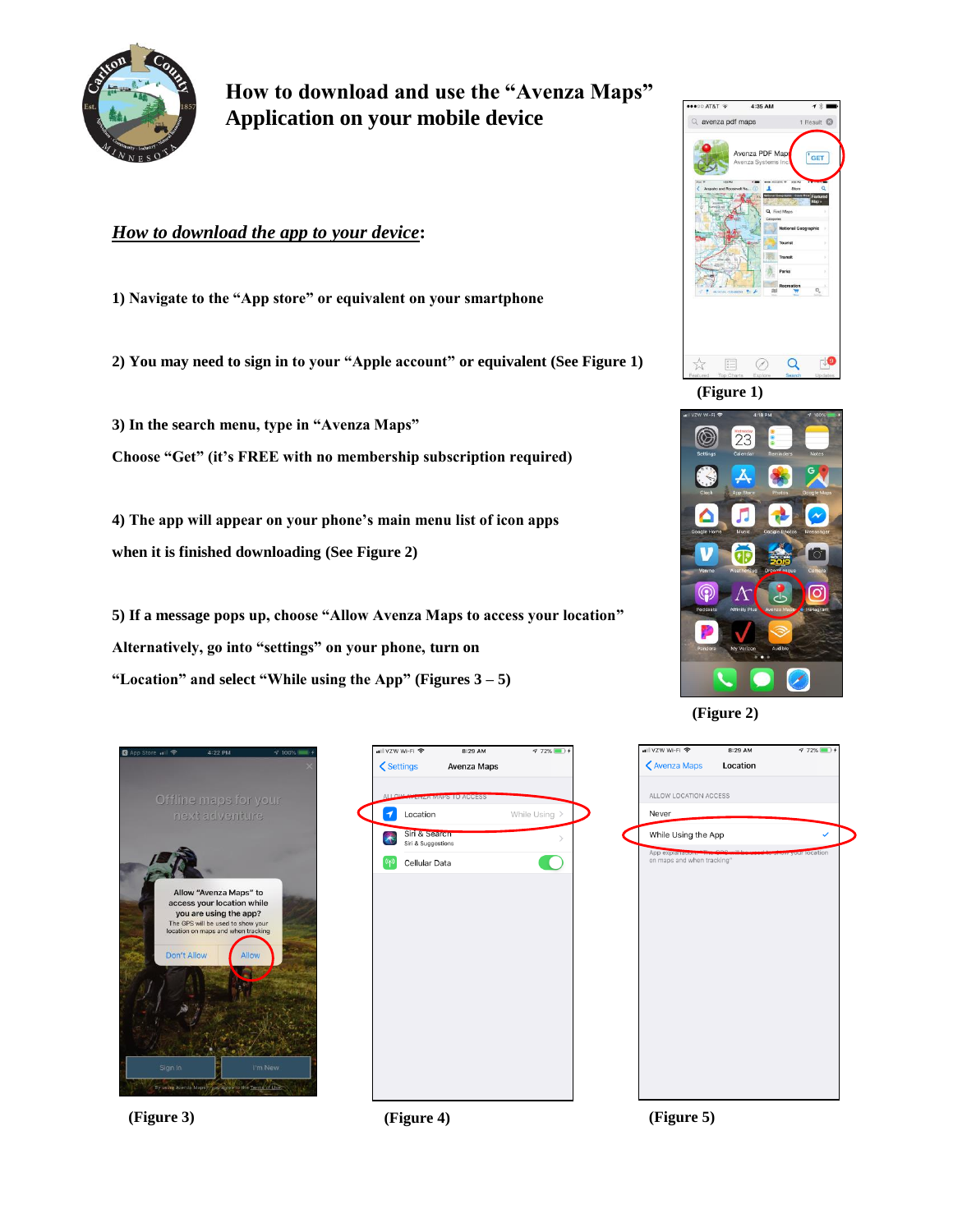## *How to bring maps into the app (you can have 3 saved at a time with the free version):*



**3) You will choose the option**

**"Copy to Avenza Maps" (Figure 2)**

**4) Open the Avenza App and choose from a list of maps you have previously downloaded. You may save up to 3 maps with the free version. (Figure 3)**



**(Figure 3)**